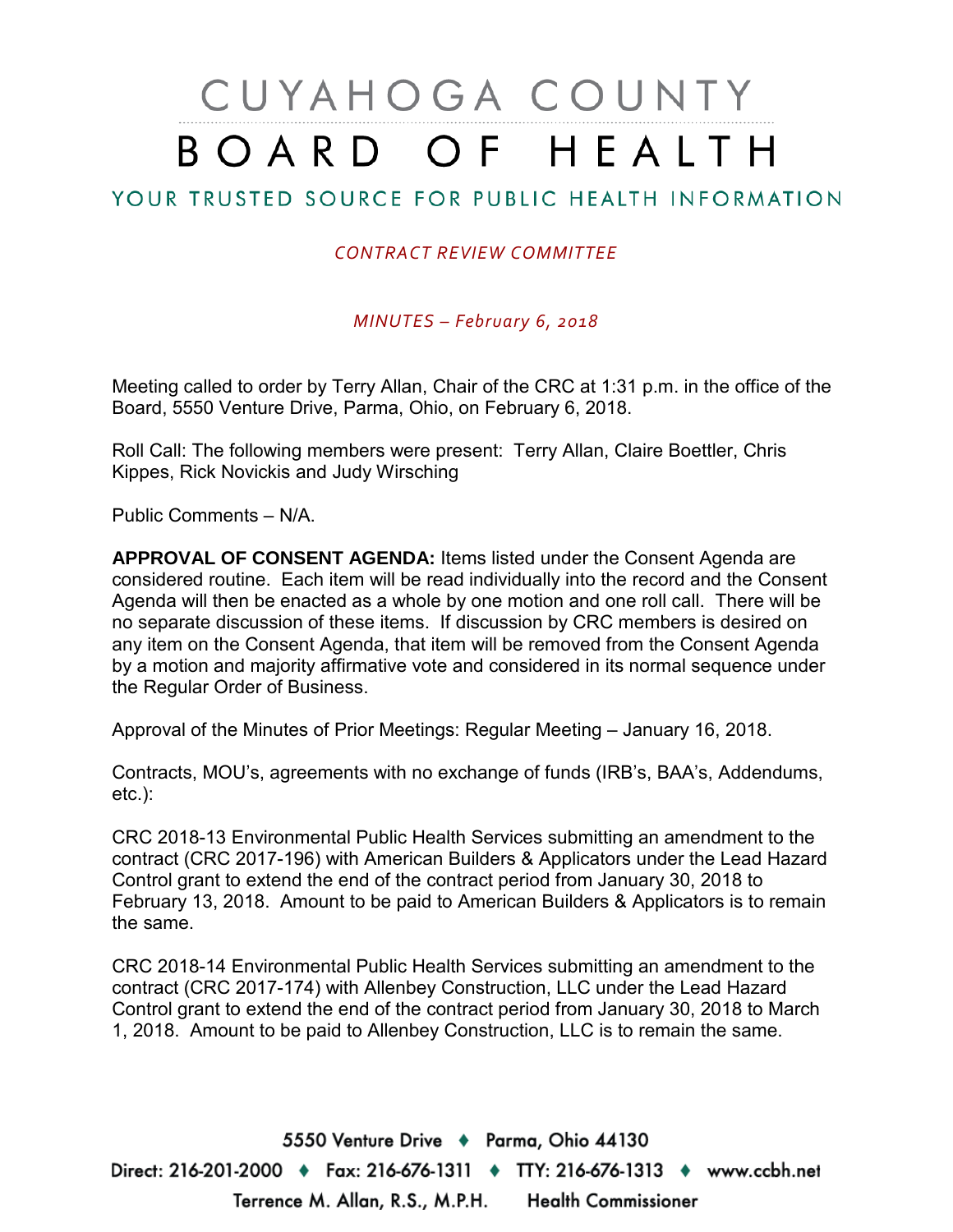CRC 2018-15 Prevention and Wellness Services submitting Program Provider Agreements with the Ohio Department of Health (ODH) to provide CCBH with vaccines for uninsured and Medicaid children ages 0-18 years and uninsured adults from January 1, 2018 through December 31, 2018. No exchange of funds.

CRC 2018-16 Administrative Services submitting a Public Health Experience Agreement with Consortium of Eastern Ohio Master of Public Health to enable students to have a public health experience at CCBH from February 1, 2018 through January 31, 2019. No exchange of funds.

It was moved by Claire Boettler, seconded by Rick Novickis, that the consent agenda, including the minutes of the January 16, 2018 Regular CRC meeting be approved.

The Secretary called the roll:

Ayes: Terry Allan, Claire Boettler, Chris Kippes, Rick Novickis and Judy Wirsching

#### **CONTRACTS AND AWARDS:**

Tabled Items

None

New Items For Review

Bid/Quote Openings ≥ \$25,000.00

Lead program Bid Opening presented by: Stephanie McConoughey

It was moved by Rick Novickis, seconded by Claire Boettler that the following quote (CRC 2018-19) for 1824 Charles, East Cleveland, Ohio 44112 be accepted as the lowest and best, and a recommendation to award a contract to Paragon CMS in the amount of \$26,656.00 be submitted to the Board for approval (ref. enclosed).

The Secretary called the roll:

Ayes: Terry Allan, Claire Boettler, Chris Kippes, Rick Novickis and Judy Wirsching

Bid/Quote Openings < \$25,000.00

Lead program Bid Opening presented by: Stephanie McConoughey

It was moved by Chris Kippes, seconded by Judy Wirsching that the following quote (CRC 2018-17) for 12611 Speedway Overlook, East Cleveland, Ohio 44112 be accepted as the lowest and best, and a contract be awarded to American Builders &

5550 Venture Drive + Parma, Ohio 44130 Direct: 216-201-2000 ♦ Fax: 216-676-1311 ♦ TTY: 216-676-1313 ♦ www.ccbh.net

> Terrence M. Allan, R.S., M.P.H. **Health Commissioner**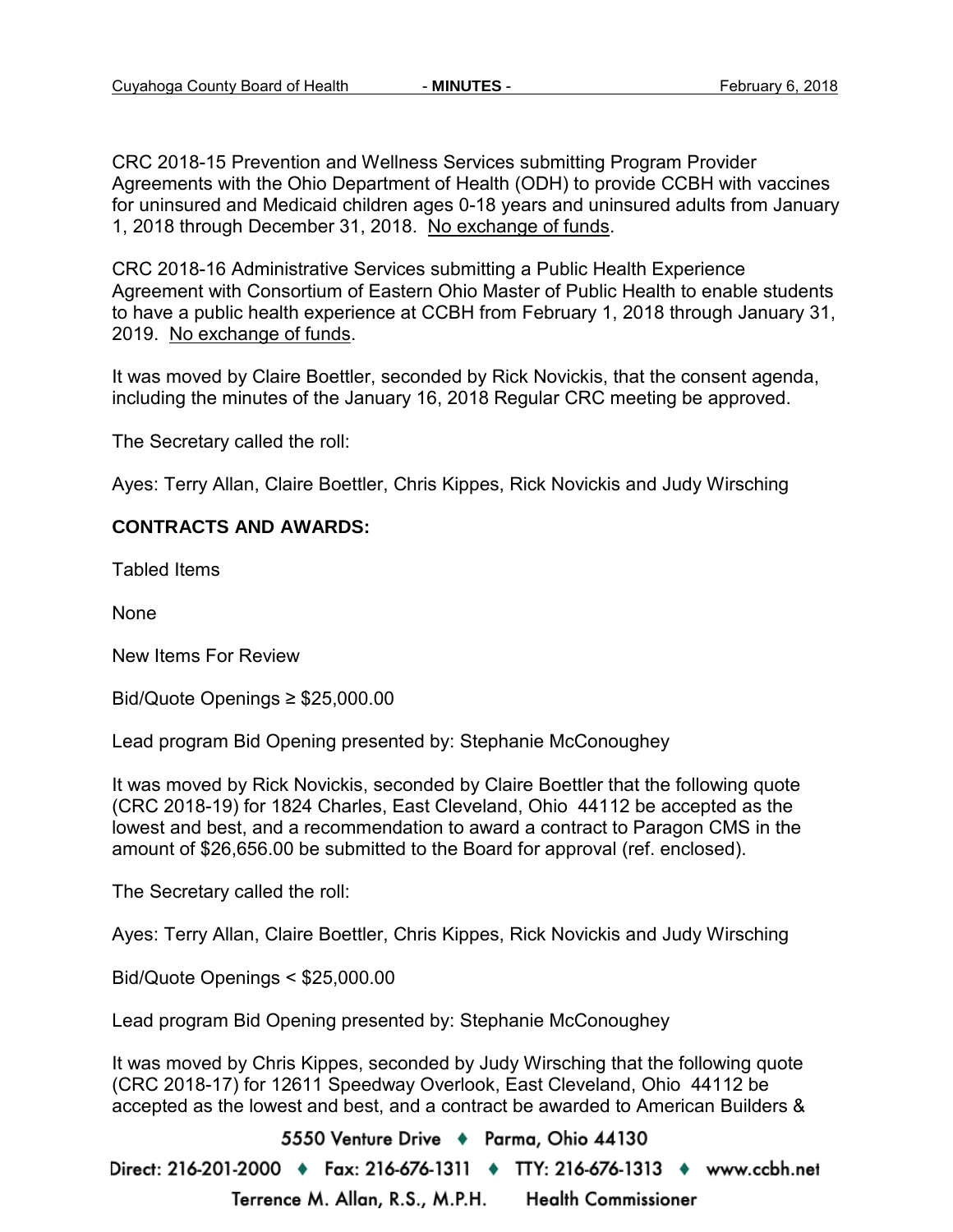Applicators in the amount of \$15,500.00 (ref. enclosed).

The Secretary called the roll:

Ayes: Terry Allan, Claire Boettler, Chris Kippes, Rick Novickis and Judy Wirsching

It was moved by Claire Boettler, seconded by Judy Wirsching that the following quote (CRC 2018-18) for 16112 Raymond St., Maple Heights, Ohio 44137 be accepted as the lowest and best, and a contract be awarded to BDL General Contracting in the amount of \$6,500.00 (ref. enclosed).

The Secretary called the roll:

Ayes: Terry Allan, Claire Boettler, Chris Kippes, Rick Novickis and Judy Wirsching

It was moved by Rick Novickis, seconded by Terry Allan that the following quote (CRC 2018-20) for 1472 Rosewood Up & Down, Lakewood, Ohio 44107 be accepted as the lowest and best, and a contract be awarded to American Builders and Applicators in the amount of \$22,050.00 (ref. enclosed).

The Secretary called the roll:

Ayes: Terry Allan, Claire Boettler, Chris Kippes, Rick Novickis and Judy Wirsching

Expenditures: Contracts up to \$25,000.00

It was moved by Chris Kippes, seconded by Claire Boettler that an agreement (CRC 2018-21) with Traci Gallagher-Bonvenuto for plumbing inspection and plan review services from January 1, 2018 through December 31, 2019in the amount of \$3,000.00 be approved.

Presented by: Rick Novickis

Purpose: To enable the Board to conduct plumbing program inspections and plan review in our Townships and other communities that do not to conduct these activities themselves.

Funding Source: 100% funded through CCBH General Revenue; Plumbing Program costs are covered by the permit fees collected in the program.

The Secretary called the roll:

Ayes: Terry Allan, Claire Boettler, Chris Kippes, Rick Novickis and Judy Wirsching

It was moved by Claire Boettler, seconded by Rick Novickis that the following contracts

5550 Venture Drive + Parma, Ohio 44130

Direct: 216-201-2000 ♦ Fax: 216-676-1311 ♦ TTY: 216-676-1313 ♦ www.ccbh.net Terrence M. Allan, R.S., M.P.H. **Health Commissioner**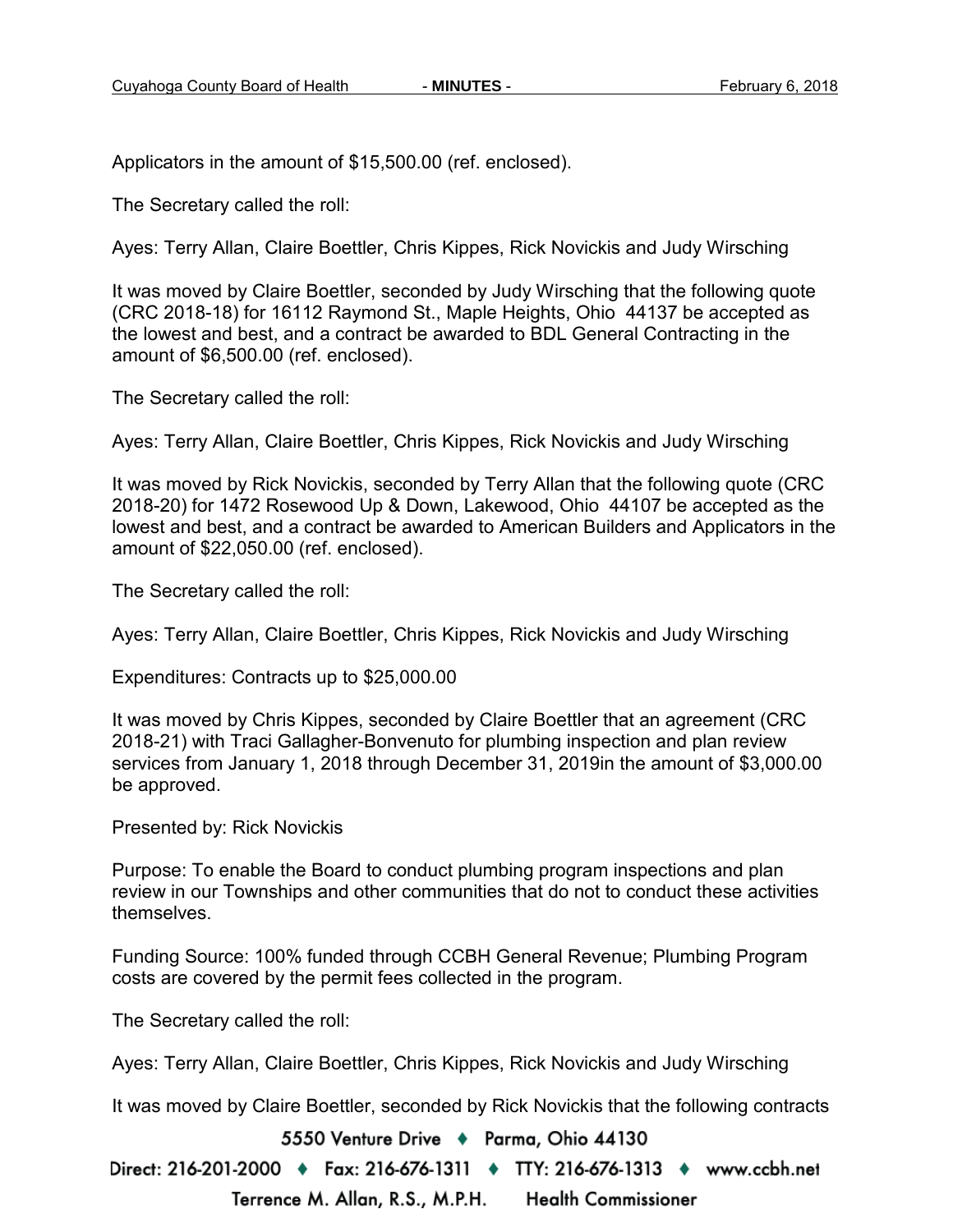(CRC 2018-22) under the ODH 2018 Injury Prevention grant from January 1, 2018 through December 31, 2018 be approved:

> Recovery Resources \$ 8,500.00 Lorain County Public Health \$15,000.00

Amount not to exceed:

Presented by: Vince Caraffi

Purpose: To expand previous work on to college campuses in Northeast Ohio by providing targeted education to both faculty and staff and increase prescription drug overdose awareness, naloxone distribution and prescribing guidelines in Lorain County.

Funding Source: 100% reimbursable through the FY2018 ODH Injury Prevention grant.

The Secretary called the roll:

Ayes: Terry Allan, Claire Boettler, Chris Kippes, Rick Novickis and Judy Wirsching

It was moved by Chris Kippes, seconded by Rick Novickis that the addendum (CRC 2018-23) to the contract (CRC 2016-49 & CRC 2017-182) with Cleveland Rape Crisis Center under the Prevent Premature Fatherhood (PPF) grant to increase the amount paid to the Cleveland Rape Crisis Center from \$5,750.00 to \$6,000.00 be approved.

Presented by: Brandy Eaton

Purpose: To facilitate youth groups and/or community forums to discuss healthy relationships – additional class conducted in December, 2017.

Funding Source: 100% reimbursable through the FY2017 PPF grant.

The Secretary called the roll:

Ayes: Terry Allan, Claire Boettler, Chris Kippes, Rick Novickis and Judy Wirsching

It was moved by Judy Wirsching, seconded by Rick Novickis that the contract (CRC 2018-24) with Cleveland Clinic Foundation under the ODH Ryan White Part A grant from November 1, 2017 through June 30, 2018in the amount of \$200.00 be approved.

Presented by: Claire Boettler

Purpose: To provide eligible clients with access to medical transportation resources.

Funding Source: 100% reimbursable through FY2018 ODH Ryan White Part A grant.

5550 Venture Drive + Parma, Ohio 44130

Direct: 216-201-2000 ♦ Fax: 216-676-1311 ♦ TTY: 216-676-1313 ♦ www.ccbh.net Terrence M. Allan, R.S., M.P.H. **Health Commissioner**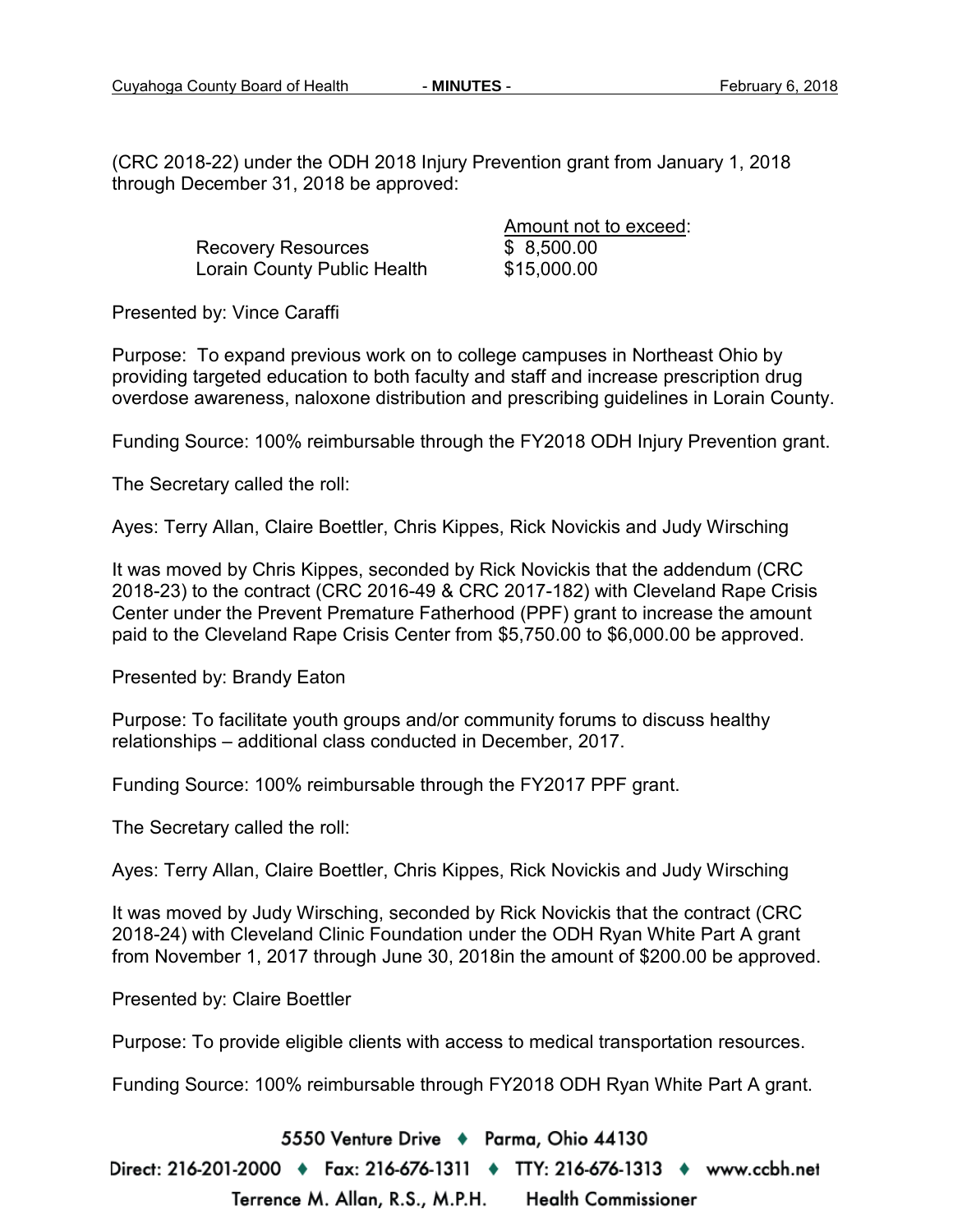The Secretary called the roll:

Ayes: Terry Allan, Claire Boettler, Chris Kippes, Rick Novickis and Judy Wirsching

It was moved by Terry Allan, seconded by Judy Wirsching that the contract (CRC 2018- 25) with David W. Knight, D.D.S. under the Dental Sealant grant from January 1, 2018 through December 31, 2018 in the amount of \$65.00 be approved.

Presented by: Debbie Busdiecker

Purpose: To serve as the supervising dentist and advise the dental sealant team.

Funding Source: 100% reimbursable through FY2018 Dental Sealant grant.

The Secretary called the roll:

Ayes: Terry Allan, Claire Boettler, Chris Kippes, Rick Novickis and Judy Wirsching

It was moved by Terry Allan, seconded by Chris Kippes that the contract (CRC 2018- 26) with Radio One from January 29, 2018 through December 30, 2018 in the amount of \$5,600.00 be approved.

Presented by: Kevin Brennan

Purpose: To provide monthly radio programming for the purpose of raising agency awareness and promoting community engagement with under-served populations.

Funding Source: 100% funded through CCBH General Revenue.

The Secretary called the roll:

Ayes: Terry Allan, Claire Boettler, Chris Kippes, Rick Novickis and Judy Wirsching

Revenue Generating Agreements up to \$25,000.00

None

Contract Rescissions

None

Other Business

Public Comment – N/A.

5550 Venture Drive + Parma, Ohio 44130

Direct: 216-201-2000 ♦ Fax: 216-676-1311 ♦ TTY: 216-676-1313 ♦ www.ccbh.net Terrence M. Allan, R.S., M.P.H. **Health Commissioner**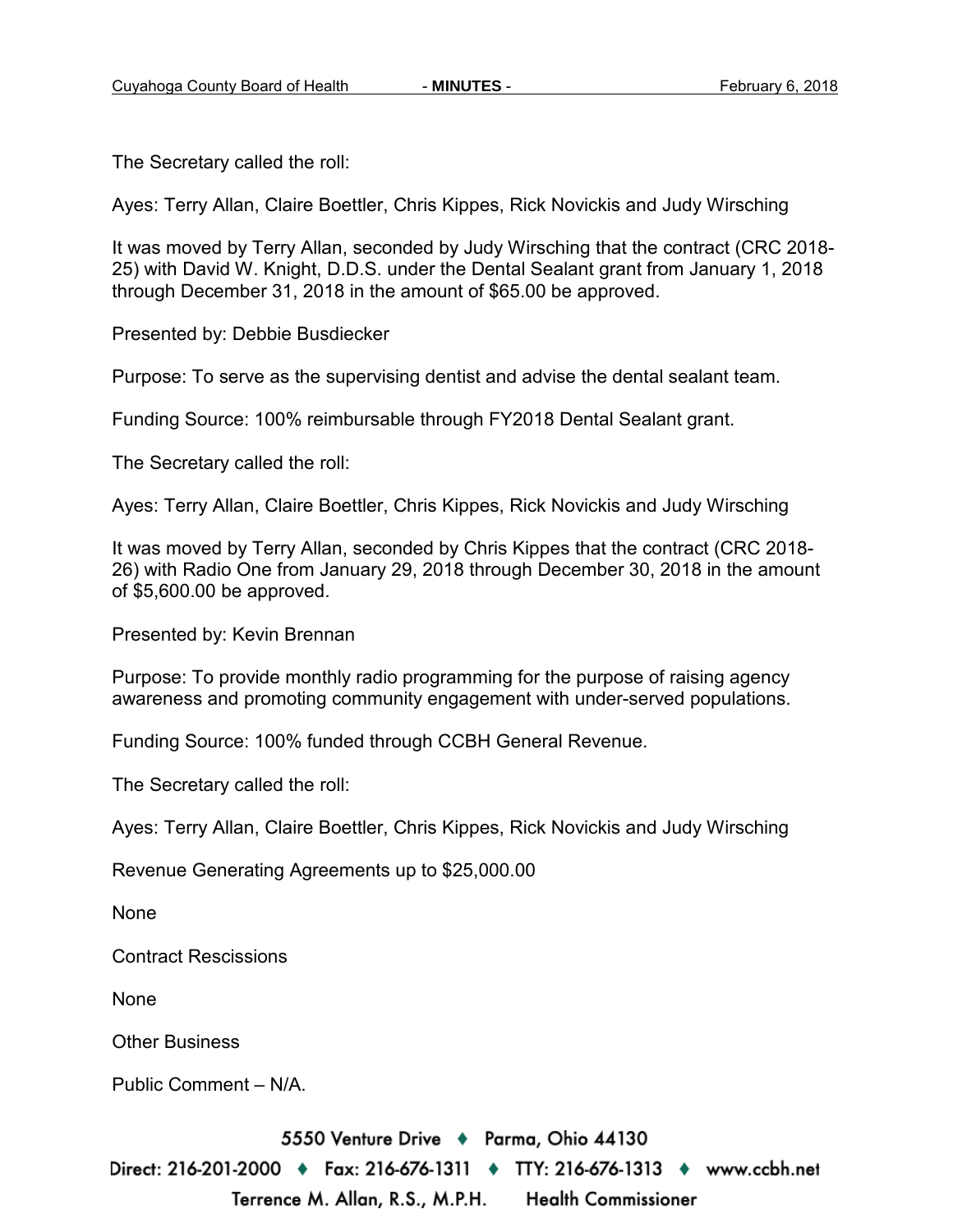Thereupon, it was moved by Rick Novickis, seconded by Judy Wirsching, that the following Motion be adopted:

BE IT RESOLVED that the meeting be adjourned at 1:56 p.m.

The Secretary called the roll:

Ayes: Terry Allan, Claire Boettler, Chris Kippes, Rick Novickis and Judy Wirsching

**Committee Chair** 

Clerk

5550 Venture Drive + Parma, Ohio 44130 Direct: 216-201-2000 • Fax: 216-676-1311 • TTY: 216-676-1313 • www.ccbh.net Terrence M. Allan, R.S., M.P.H. **Health Commissioner**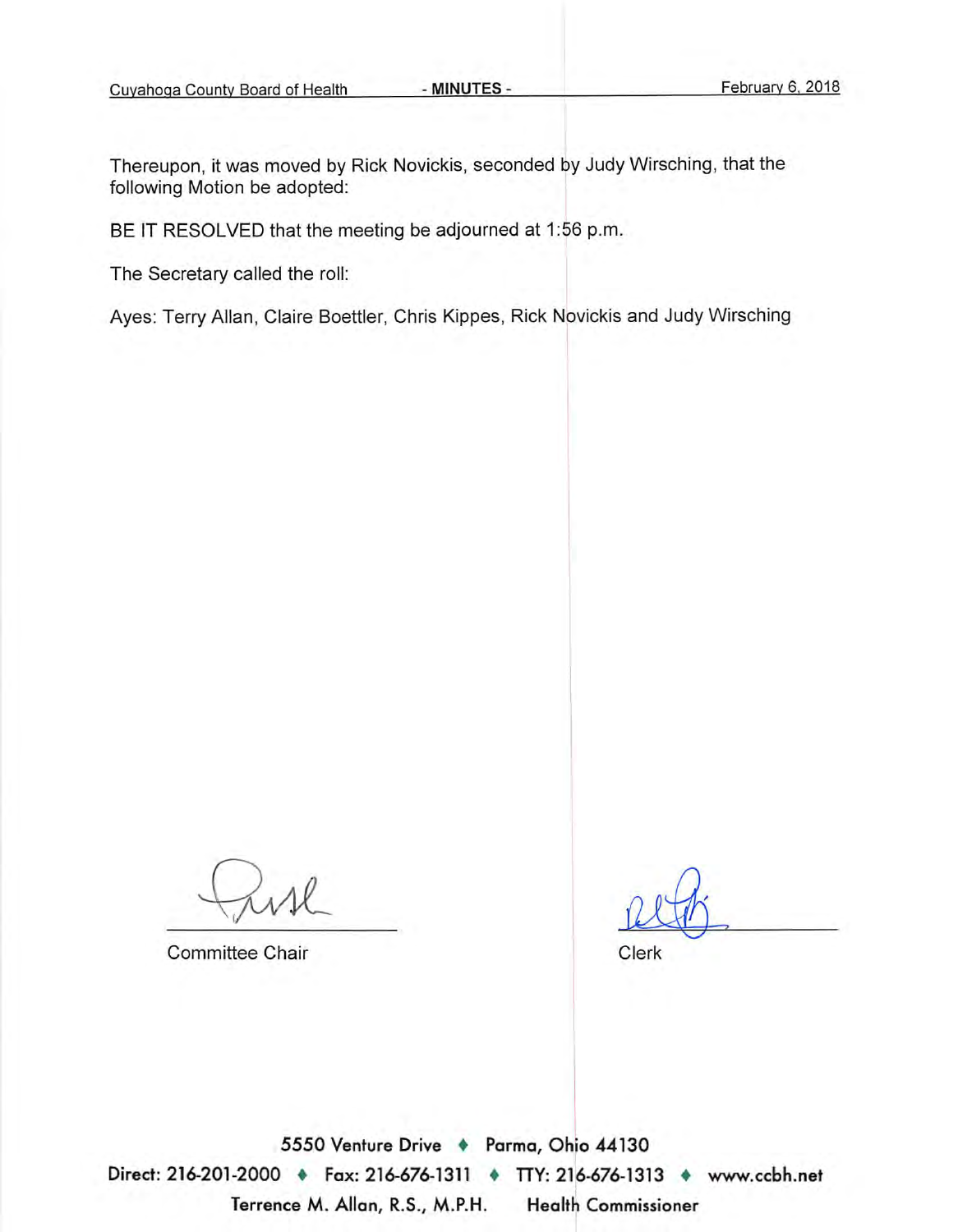## **QUOTE RESULTS**

#### **Project Address Name: Address:** 1824 Charles **City,State, Zip:** East Cleveland, OH 44112 **CRC No:**  CRC 2018-19 Lauren Brooks-Cooper

**The following quotes were received and opened:**

| <b>NAME OF CONTRACTOR</b>       | <b>QUOTE</b> | <b>LEAD</b> | HН      | <b>MATCH</b> |
|---------------------------------|--------------|-------------|---------|--------------|
| American Builders & Applicators | \$36,550     | \$33,850    | \$2,700 | \$23,850     |
| <b>CB Mullins</b>               | \$26,960     | \$24,385    | \$2,575 | \$14,385     |
| Paragon                         | \$26,656     | \$24.360    | \$2,296 | \$14,360     |

**ESTIMATE:** \$30,852.50

**Recommended award: Paragon CMS**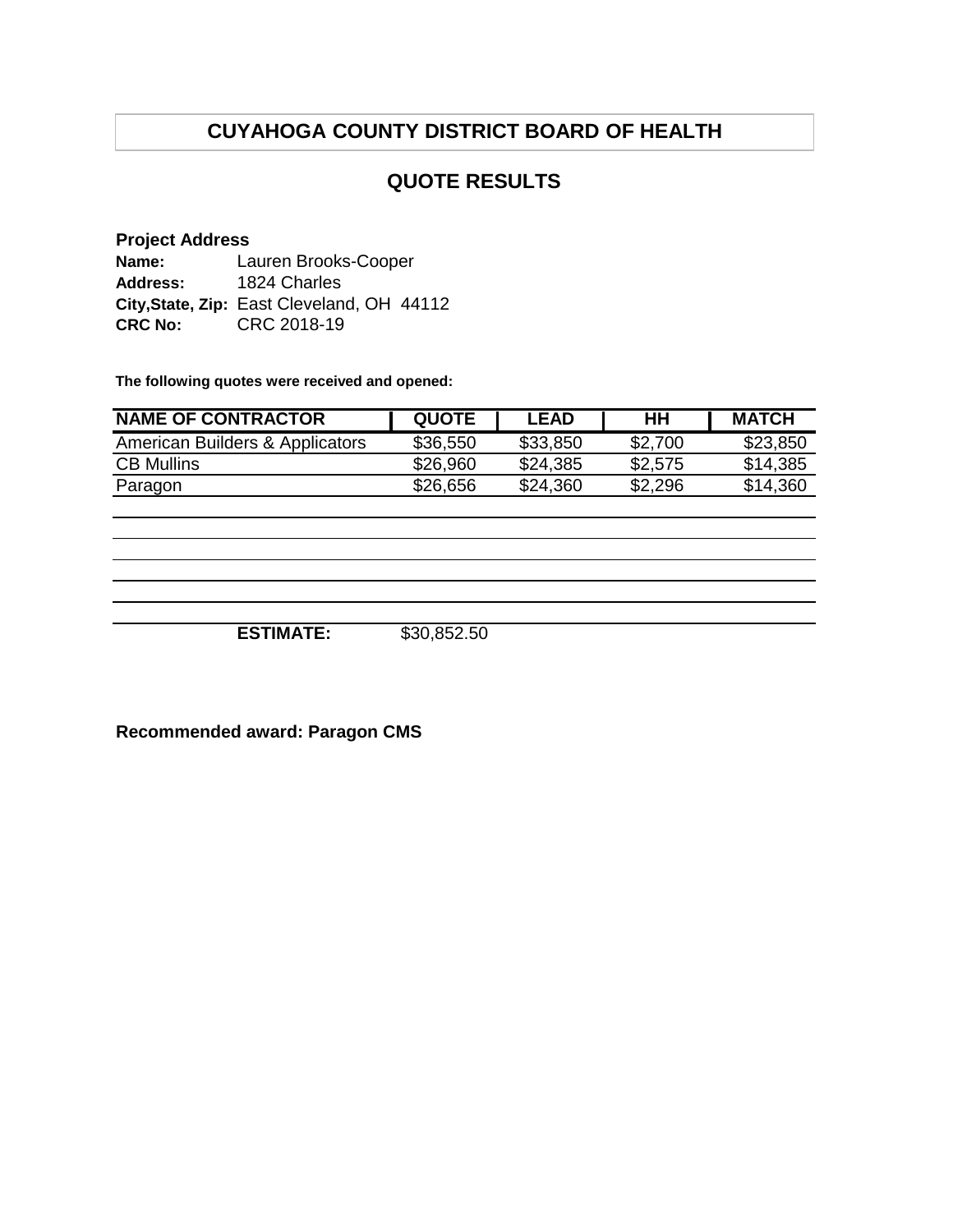#### **QUOTE RESULTS**

#### **Project Address**

| Name:           | <b>Wonser Harp</b>                         |
|-----------------|--------------------------------------------|
| <b>Address:</b> | 12611 Speedway Overlook                    |
|                 | City, State, Zip: East Cleveland, OH 44112 |
| <b>CRC No:</b>  | CRC 2018-17                                |

**The following quotes were received and opened:**

| <b>NAME OF CONTRACTOR</b>       | <b>QUOTE</b> | <b>LEAD</b> | <b>HH</b> | <b>MATCH</b> |
|---------------------------------|--------------|-------------|-----------|--------------|
| American Builders & Applicators | \$15,500     | \$13,650    | \$1,850   | \$3,650      |
| <b>BDL General Contracting</b>  | \$18,885     | \$16,175    | \$2,710   | \$6,175      |
| <b>CB Mullins</b>               | \$19,410     | \$16,981    | \$2,500   | \$6,981      |
| <b>MCM HomeServices</b>         | \$21,520     | \$18,850    | \$2,670   | \$8,850      |
| Paragon                         | \$21,493     | \$17,393    | \$4,100   | \$7,393      |
|                                 |              |             |           |              |
|                                 |              |             |           |              |
|                                 |              |             |           |              |
|                                 |              |             |           |              |

**ESTIMATE:** \$18,662.50

**Recommended award: American Builders & Applicators**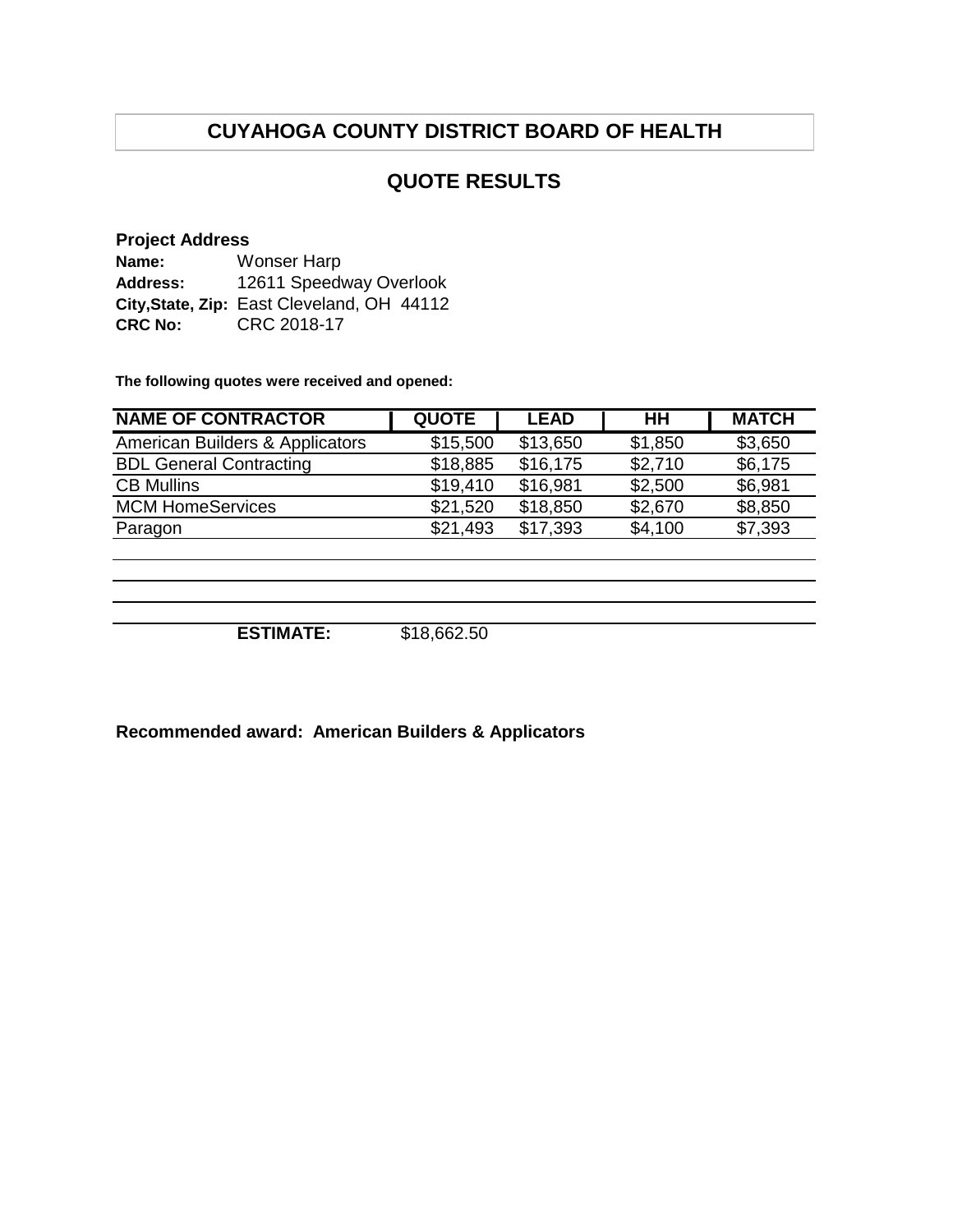#### **QUOTE RESULTS**

#### **Project Address**

| Name:           | Gregory Clark, Jr.                     |  |  |  |
|-----------------|----------------------------------------|--|--|--|
| <b>Address:</b> | 16112 Raymond                          |  |  |  |
|                 | City, State, Zip: Maple Hts., OH 44137 |  |  |  |
| <b>CRC No:</b>  | CRC 2018-18                            |  |  |  |

**The following quotes were received and opened:**

| <b>NAME OF CONTRACTOR</b>       | <b>QUOTE</b> | <b>LEAD</b> | HH      | <b>MATCH</b> |
|---------------------------------|--------------|-------------|---------|--------------|
| American Builders & Applicators | \$8,475      | \$7,250     | \$1,225 | \$0          |
| <b>BDL General Contracting</b>  | \$6,500      | \$5,475     | \$1,025 | \$0          |
| <b>CB Mullins</b>               | \$8,650      | \$7,650     | \$1,000 | \$0          |
| <b>MCM Homeservices</b>         | \$11,375     | \$10,275    | \$1,100 | \$275        |
| Paragon                         | \$8,503      | \$7,688     | \$855   | \$0          |
|                                 |              |             |         |              |
|                                 |              |             |         |              |
|                                 |              |             |         |              |

**ESTIMATE:** \$10,350.00

**Recommended award: BDL General Contracting**